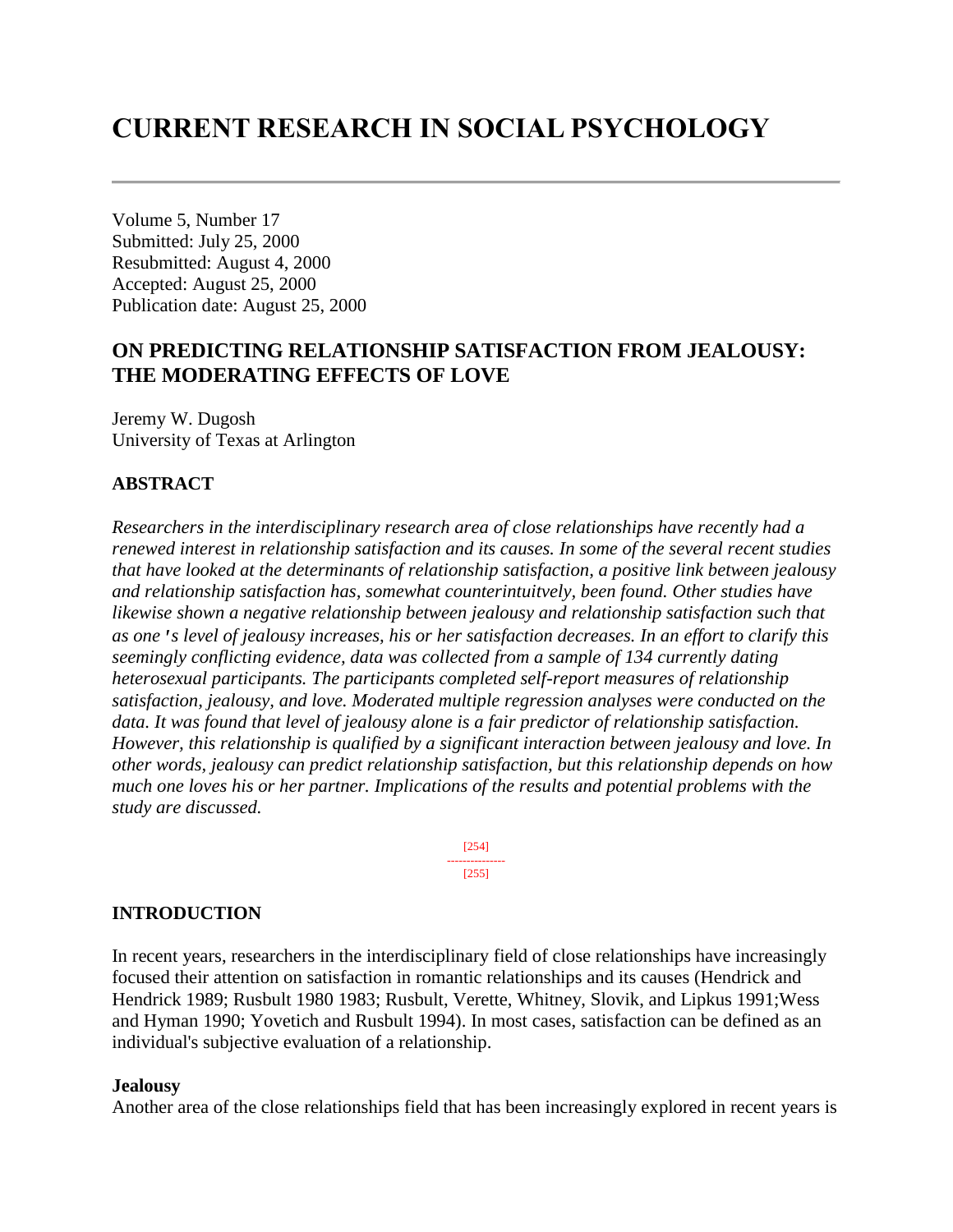that of jealousy. Some hot topics under this general heading include: jealousy and self-esteem (Bringle 1991); jealousy and attachment style (Radecki-Bush, et al. 1993); gender differences in jealousy (Aune and Comstock 1991; Guerrero, et al. 1993); and jealousy and violence (Mullen 1996). More pertinent to the present study are the studies concerning jealousy and its effects on relationship status. Research findings on the association between relationship satisfaction and jealousy, relationship status or length of relationship have been somewhat conflicting. Many studies report that jealousy increases at the point where a developing relationship becomes serious or exclusive (Braiker-Stambul 1975; Wright 1999). Of particular interest to the present study is a study by Eugene Mathes (1986), which found that higher jealousy scores were correlated with general relationship satisfaction and the continuation of relationships over a 7 year period. Mathes (1986) examined the long-term effects of jealousy on romantic relationships in a longitudinal study of 20 women and 19 men involved in relationships. Participants completed a dispositional jealousy scale in 1978 and were asked about the statuses of their relationships in 1985. Successful (engaged, living together, or married) participants had a higher mean jealousy score than unsuccessful (relationship ended) participants. According to Mathes, results indicate a positive relation between jealousy and romantic love, suggesting that jealousy preserves and promotes love. (Mathes 1986, p. 885). Mathes and his colleagues (Mathes 1984, 1986; Mathes and Severa 1981) have been at the forefront of the growing consensus in interpersonal relationships that "jealousy can be good". They have repeatedly found evidence that suggests a positive correlation between jealousy and overall relationship satisfaction. The hypothesis of the current study is based on these findings. It was hypothesized that relationship satisfaction in the current sample could be predicted from jealousy, but with certain qualifications. It was further hypothesized that this relationship would be moderated by how much the respondent loves his or her partner [operationalized as one's score on Rubin's (1970) love scale]. This qualification was, in part, designed to at least somewhat account for the conflicting findings that jealousy correlates negatively with relationship satisfaction (Braiker-Stambul 1975; Wright 1999). An interaction between the jealousy and love variables in this context would imply that if one does not love his or her partner very much, but is highly jealous, they will not be satisfied with their relationship, but if one does love his or her partner and is jealous, he or she will be satisfied with their relationship. If evidence for a significant interaction between level of jealousy and level of love could be shown, it could potentially lessen some of the inconclusiveness concerning romantic jealousy and satisfaction in the close relationships literature. This point will be elaborated upon in the discussion.

> [255] --------------- [256]

#### **METHOD**

#### **Participants**

Data was collected for 136 participants at the University of Texas at Arlington. Participants completed a battery of relationship measures in the context of a separate study on the characteristics of partners in heterosexual dating relationships. At least one member of each couple was enrolled in Introductory Psychology at The University of Texas at Arlington and received partial course credit for his or her participation. Only members of heterosexual couples were used as participants in this experiment. The experiment was conducted as one in a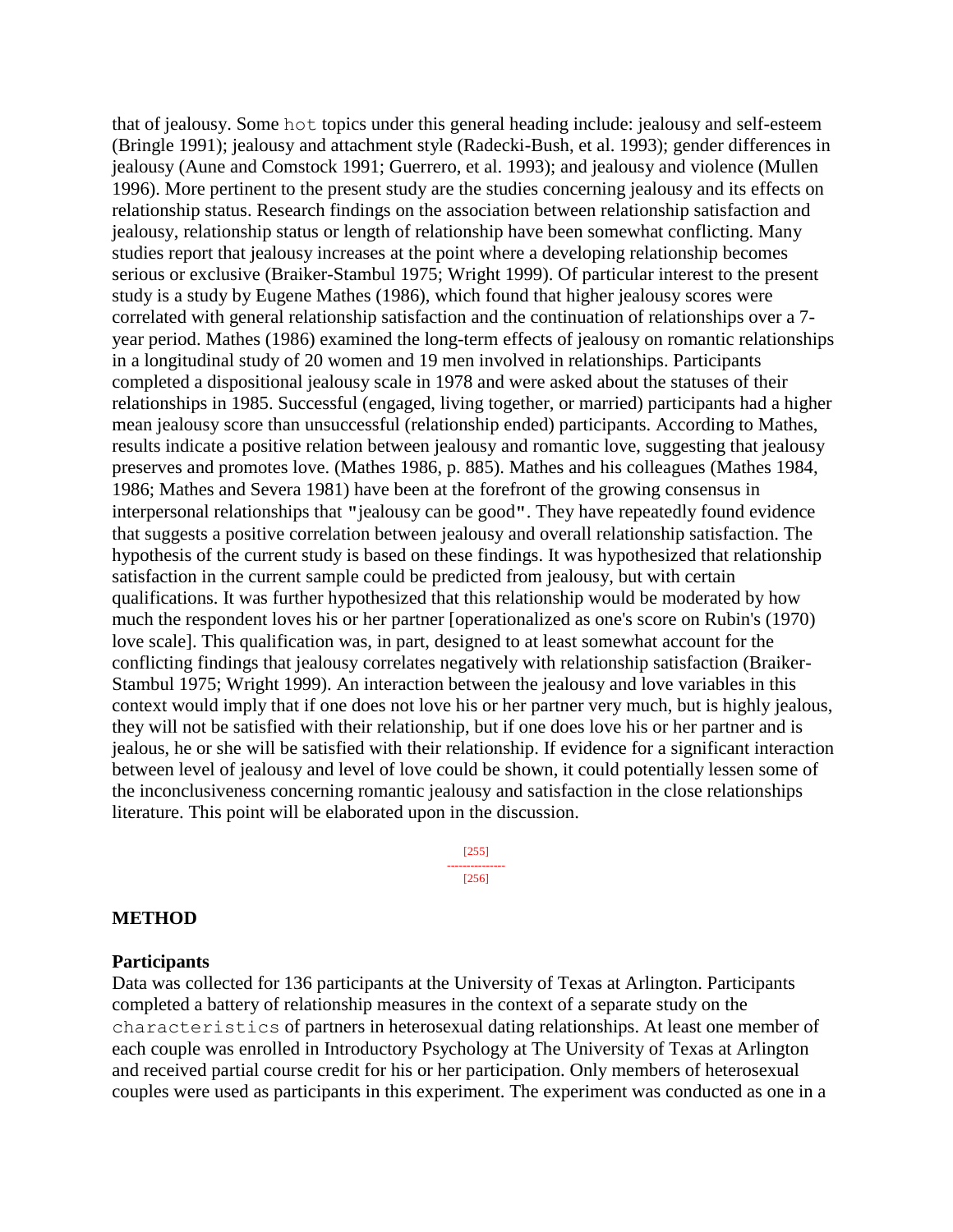series of experiments that was designed to explore the influence of different variables on the satisfaction and/or stability of heterosexual romantic relationships. Commitment seems to operate somewhat differently in homosexual and heterosexual relationships (Taylor, Peplau, and Sears 1997; Wright 1999). This difference is most evident when comparing heterosexual married couples and homosexual couples and is most likely due to barriers to separation (cost of divorce, responsibility of children, for example) that exist in heterosexual married relationships (Kurdek and Schmitt 1986). For this reason, only heterosexual couples were used in all of the studies in this series including the present one.

# **Demographic Characteristics of the Couples**

The racial and ethic composition of the sample reflected the general composition of The University of Texas at Arlington. There were 13 Hispanic participants, 11 African Americans, 28 Asians, 84 Whites, and 2 people who listed their ethnicity as Other. The participants ranged in age from 18 to 26 years. Their mean age was 19.4 years, with a standard deviation of 1.9 years. The average length of their relationships was 16.9 months, with a standard deviation of 1.4 months. With regard to their dating status, there were 6 participants who said that they were dating both their current partners and others. In contrast, 108 people reported that they were dating their current partner and no one else, and 24 participants reported that they were engaged.

# **Procedure and Data Collection**

Participants were separated and asked to complete a large battery of self-report measures in private cubicles. The questionnaires they were asked to complete inquired about various aspects of their dating relationship. They were assured that their partner would not be allowed to see their answers, and they were exhorted to answer each question as accurately and honestly as possible. These measures included the measures of interest to this project: Rubin's (1970) Love Scale, Hendrick and Hendrick's (1989) Satisfaction Scale, and Ickes, Simpson and Blackstone's (1995) Dispositional Jealousy Scale.

> [256] --------------- [257]

# **RESULTS**

## **Psychometric Properties of the Self-Report Measures**

The internal consistency (Cronbach's alpha) of the various self-report measures was computed to assess their reliability. Each of the measures had adequate internal consistency. Cronbach's coefficient alpha was 0.77 For Rubin's (1970) love scale. For Simpson, Ickes, and Blackstone's (1995) Dispositional jealousy scale, the alpha coefficient was 0.70. Finally, for Hendrick and Hendrick's (1989) Satisfaction Scale, the alpha coefficient was 0.85.

## **Correlational Analyses**

Next, scale scores for each of the three measures were obtained. Because earlier confirmatory factor analyses of the various measures (Dugosh 1998; Hendrick and Hendrick 1989; Rubin 1970; Simpson, Ickes, and Blackstone 1995) have confirmed the legitimacy of these measures as single-factor, they were retained as such in the current study.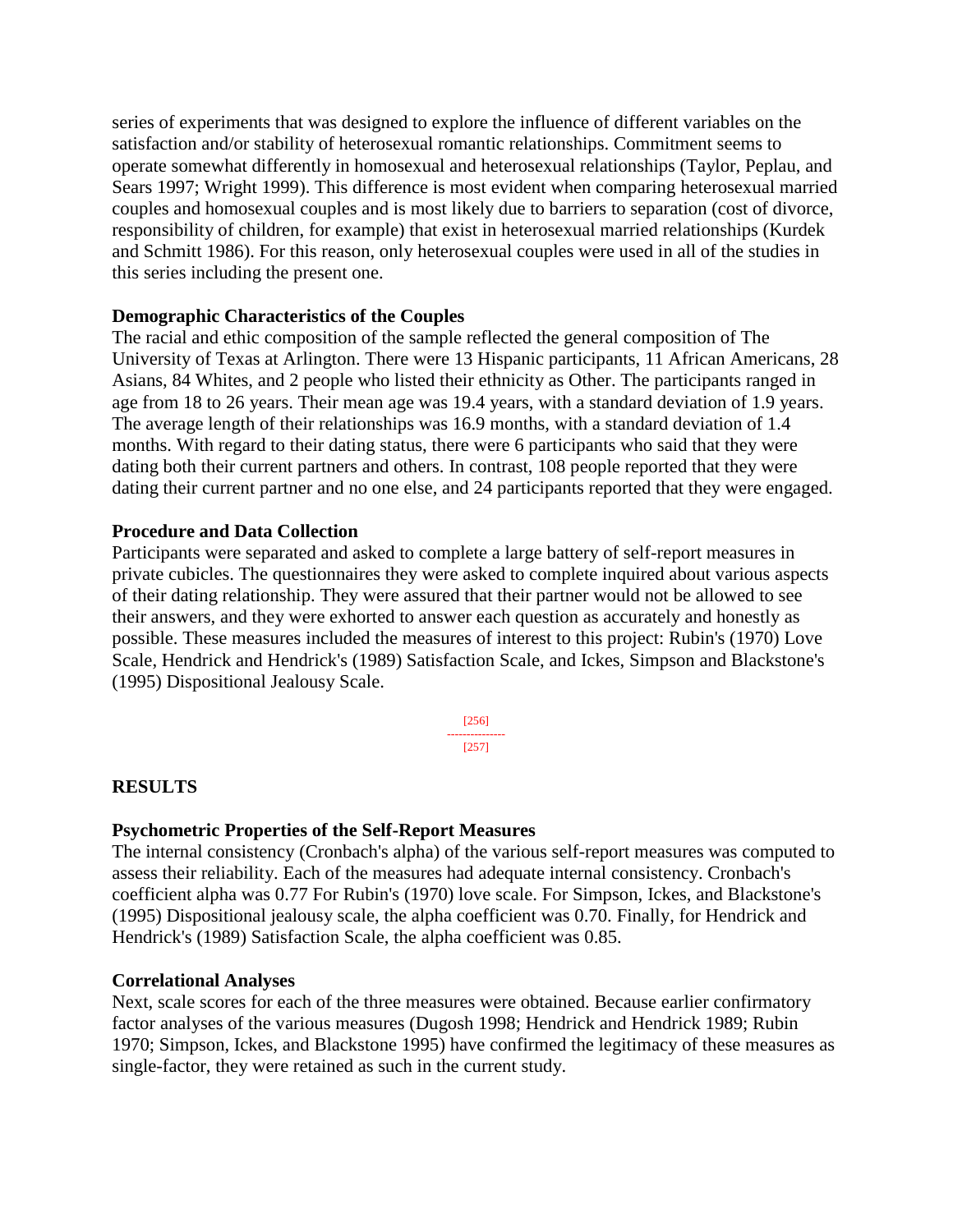After obtaining scale scores for each of the participants on the three measures, a correlation matrix was computed (see table 1).

|                     | <b>Satisfaction</b> | Love<br><b>Jealousy</b> |         |
|---------------------|---------------------|-------------------------|---------|
| <b>Satisfaction</b> | 1.00                | 0.23                    | 0.48    |
| Love                | 0.23                | 1.00                    | $-0.28$ |
| <b>Jealousy</b>     | 0.48                | $-0.28$                 | 1.00    |

**Table 1. Correlation matrix with correlations between satisfaction, love, and jealousy.** 

All  $p < .05$ 

[257] --------------- [258]

# **Tests of Gender Differences**

Next, analyses of variance were conducted to test for gender differences in the three variables in the study (jealousy, satisfaction, and love). There were no differences in the reported relationship satisfaction of male and female participants  $[M's = 42.15$  and 40.9, respectively; SD's = 6.14 and 7.8, respectively;  $F(1,133) = 1.07$ ,  $p > .05$ , n.s.] Likewise, there were no gender differences in reported love  $[M's = 65.18$  and  $65.15$  respectively;  $SD's = 11.3$  and 14.3, respectively;  $F(1, 134)$  $= 0.00$ , p > .05, n.s.], and jealousy [M's = 28.41 and 27.79, respectively, SD's = 20.54 and 19.84, respectively; F  $(1,134) = 0.03$ , p  $> .05$ , n.s.]. These findings were as expected.

# **Moderated Multiple Regression Analyses**

A form of hierarchical multiple regression, moderated multiple regression uses a hierarchical entry of the predictor variables to determine if the relation between one predictor variable and a criterion variable is influenced by a third (moderating) variable (Nunally and Bernstein 1994). Moderated multiple regression analysis procedures were followed, as outlined in Nunally and Bernstein (1994). Using satisfaction as the criterion variable, the jealousy variable was entered into the equation in the first step. Next, the love variable was added. Finally, an interaction term computed as a cross-product of predictors in the previous step (love x jealousy) was entered into the regression equation.

Stage 1 of the moderated hierarchical regression used jealousy to predict relationship satisfaction. Variance accounted for by this initial model was moderate  $(R^2 = 0.2416)$ , indicating that jealousy alone is not a fair predictor of satisfaction. Stage 2 involved using both the hypothesized main predictor (jealousy) and a moderator (love). The incremental increase in rsquare for this model ( $R^2 = 0.1418$ ) was significant,  $F(1, 123) = 15.76$ ,  $p < .0001$ , revealing that the addition of love increases the predictive power of the model. The final stage of the regression involved adding the interaction term to the model. The incremental increase in r-square for this  $(R^2 = 0.1623)$  was also significant,  $F(1,123) = 23.18$ ,  $p < .0001$ , indicating a strong trend for the slope of the regression line predicting satisfaction from jealousy to vary with amount of love. It indicates that satisfaction depends upon the interaction of jealousy and love (see table 2).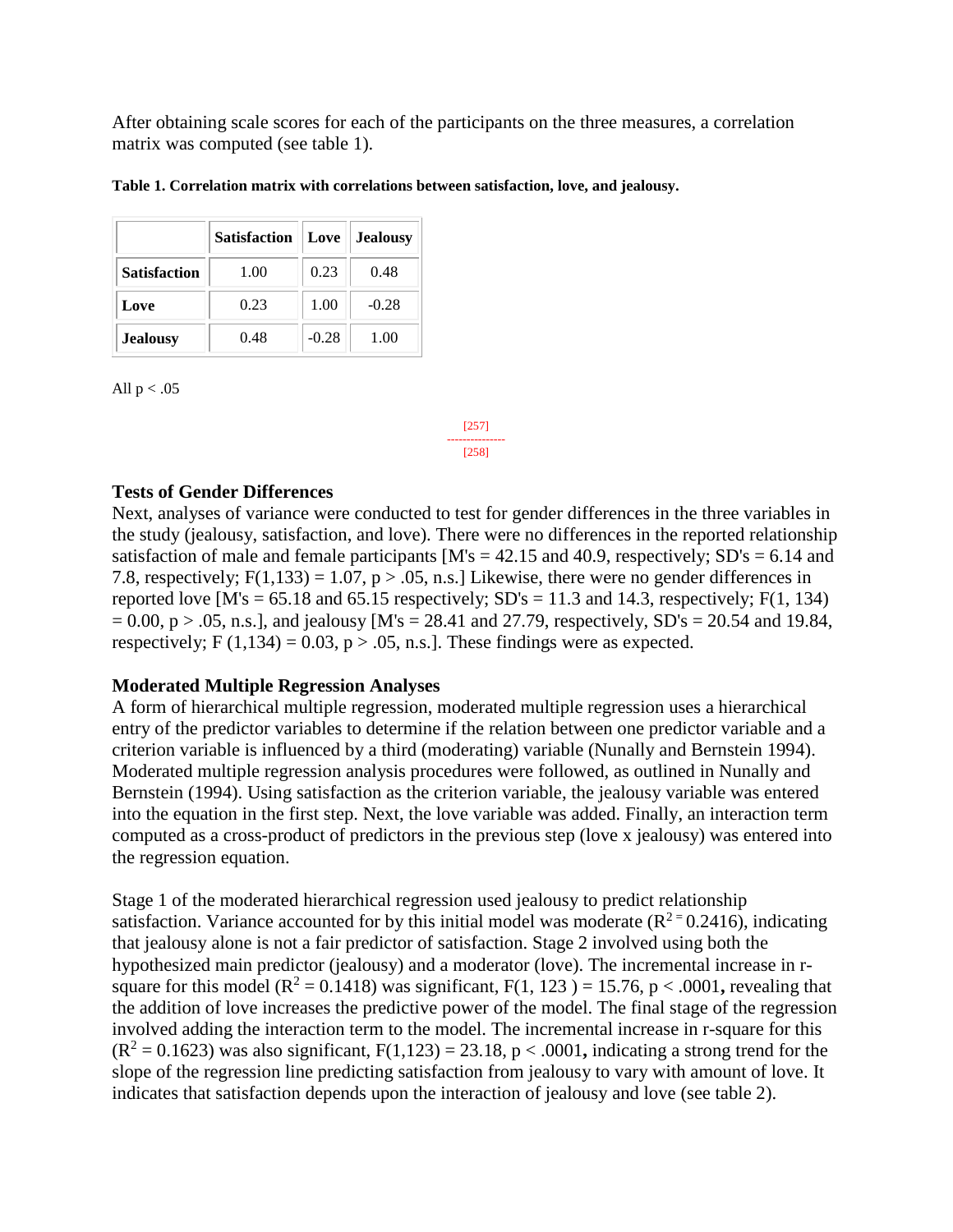| <b>Possible Moderator   Controlling For:</b> |                | $\mathbf{R}^2$ | Change in $\mathbb{R}^2$ | <b>Error</b> $df$ |
|----------------------------------------------|----------------|----------------|--------------------------|-------------------|
| <b>Jealousy</b>                              |                | 0.24           |                          |                   |
| Love                                         | Jealousy       | 0.38           | 0.14                     | 132               |
| <b>Jealousy X Love</b>                       | Love, Jealousy | 0.55           | 0.16                     | 131               |

**Table 2. Hierarchical moderated multiple regression analyses for effects of jealousy, love, and an interaction term on relationship satisfaction.** 

Note: All numerator  $df = 1$ . All  $Fs < .0001$ .

[258] --------------- [259]

## **DISCUSSION**

The results of this study indicate that adding the love X jealousy interaction to the regression equation significantly increases the amount of explained variance. This suggests that relationship satisfaction can be predicted if you know how jealous a person is, with qualifications. This relationship between satisfaction and jealousy is moderated by how much one loves his or her romantic partner.

This effect is interesting because it can potentially accommodate the somewhat conflicting previous research concerning jealousy and satisfaction. First, the effect of jealousy on satisfaction in the regression model, as well as the zero-order correlation between the two variables suggests that the "jealousy is good" statement may be accurate. The sign of the zeroorder correlation and the beta-weight in the regression model indicate that as level of jealousy rises, level of relationship satisfaction also rises. This is completely compatible with the finding of Mathes and his colleagues (Mathes 1984, 1986; Mathes and Severa 1981) that posit a positive link between jealousy and satisfaction and other relational outcomes.

The positive effect for the interaction between jealousy and love extends these findings and makes them more consistent with the opposing point of view as well. As mentioned above, many researchers have also found a negative relationship between jealousy and relationship satisfaction. For example, Barnett, Martinez, and Bluestein (1995) found that in their sample of maritally violent men, "jealousy correlated negatively with marital satisfaction" (p.473). Findings such as these can possibly be explained by the interaction effect that was found. In the sample of Barnett, et al. (1995), the participants were maritally-violent physically abusive men. It is possible that, in this sample, participants might have lower amounts of love for their partners overall than would a non-abusive sample. If so, the results of the current study would account for these findings. They would suggest that if the participants in the Barnett et al. sample have low love scores and high jealousy scores that they would not be high in relationship satisfaction.

#### **Alternative Explanations and Problems**

Other explanations for the obtained results are possible. First, although the satisfaction scale and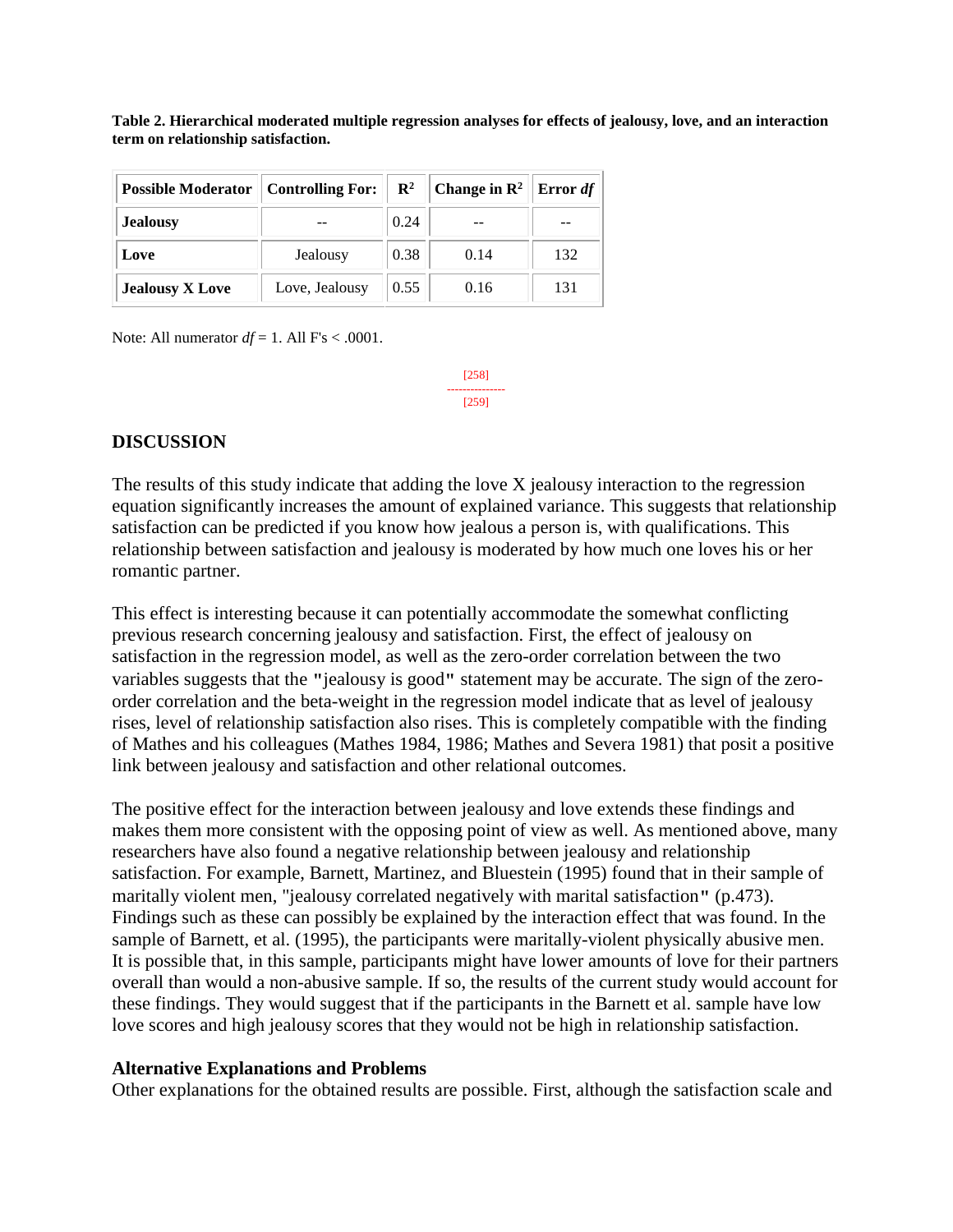the love scale are established measures, the jealousy scale of Simpson, et al. is a less established measure that has been used in very few studies to date (Simpson, Ickes, and Blackstone 1995; Simpson, Ickes, and Grich, in press; Dugosh 1998). Although its internal consistency  $(a = .70)$  is not very low, it is not as high as the alpha coefficients that were found for the other two scales in the study. More importantly, the Simpson, et al. scale may measure a construct that is theoretically too general.



Many jealousy researchers hold that the general term "jealousy" can be split into two different categories. These categories have been alternatively labeled as cognitive and behavioral jealousy (Guerrero and Elroy 1992), or jealousy expression and jealousy experience (Anderson, et al. 1998). The Simpson, et al. (1995) scale does not differentiate between the two forms of jealousy. Using separate measures of the two different types of jealousy in a questionnaire study with 346 dating or married participants, Andersen and his colleagues (Andersen, Eloy, Guerrero, and Spitzberg 1998) found that "cognitive jealousy is a more potent predictor of relational satisfaction than emotional jealousy" (p.77).

Despite these potential problems, the results of the current study do shed some light on the nature of the relationship between jealousy and satisfaction. The results reported here suggest that we can indeed predict how satisfied a person will be with his or her relationship if we know how jealous he or she is. However this relationship between satisfaction and jealousy will differ in nature depending on how much the person loves his or her partner.

# **REFERENCES**

Andersen, P. A., S. V. Eloy, L. K. Guerrero and B. H. Spitzberg (1995). "Romantic jealousy and relational satisfaction: A look at the impact of jealousy experience and expression." *Communication Reports*, 8(2):77-85.

Aune, K. S. and J. Comstock (1991). "Experience and expression of jealousy: Comparison between friends and romantics." *Psychological Reports*, 69:315-319.

Barnett, O. W., T. E. Martinez and B. W. Bluestein (1995). "Jealousy and romantic attachment in maritally violent men." *Journal of Interpersonal Violence*, 10(4):473-486.

Braiker-Stambul, H. B. (1975). *Stages of courtship: The development of premarital relationships.* Unpublished doctoral dissertation, University of California at Los Angeles, as cited in White, G. L., and Mullen, P. E. (1989).

Bringle, R. G. (1991). "Psychosocial aspects of jealousy: A transactional mode." In P. Salovey (Ed.), *The psychology of jealousy and envy.* New York: Guilford.

Cronbach, L. J. (1990). *Essentials of psychological testing* (5<sup>th</sup> ed.). New York: Harper-Collins.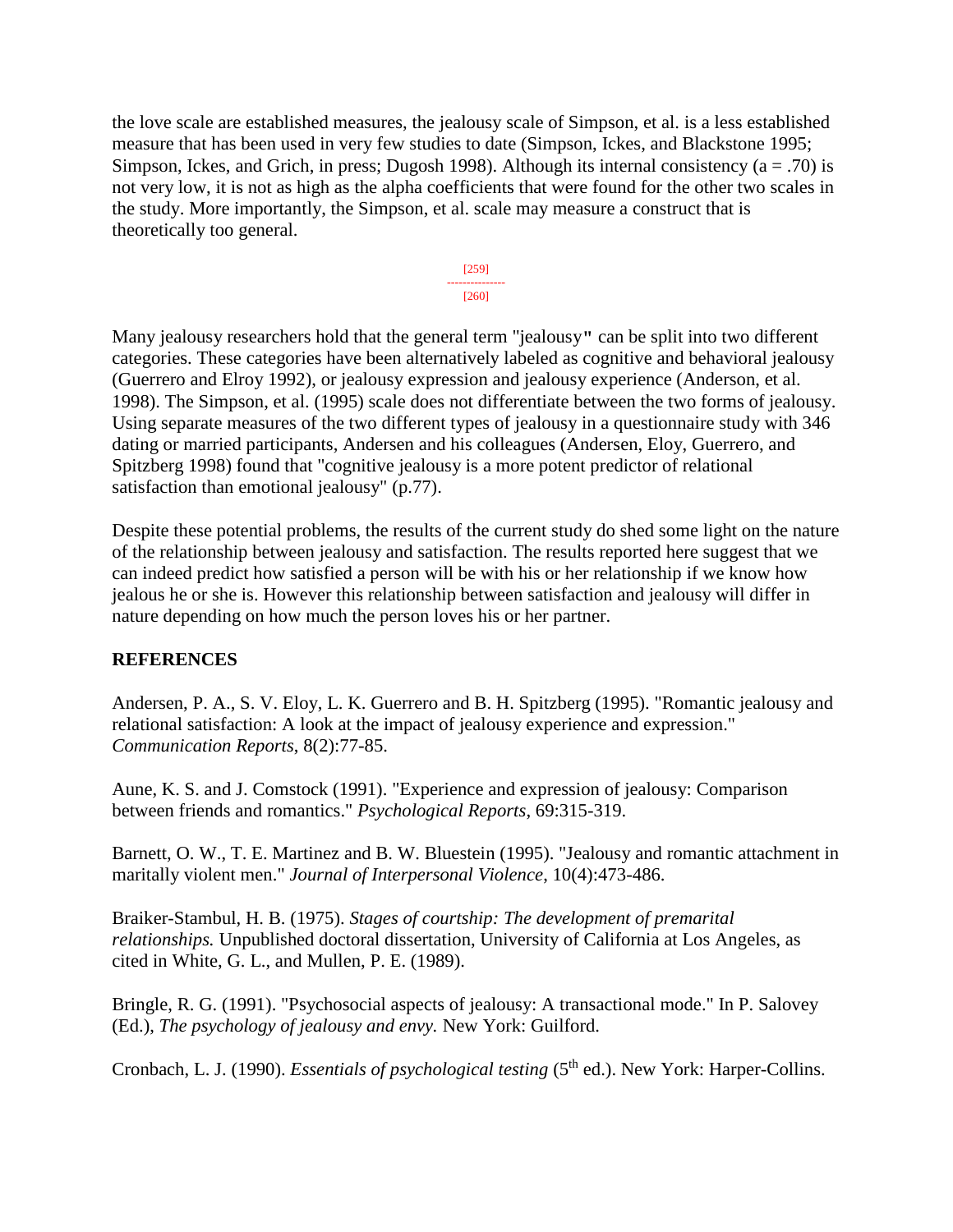[261]

Dugosh, J. W. (1998). *Adult attachment style influences on the empathic accuracy of female dating partners.* Unpublished Master's Thesis, University of Texas at Arlington.

Guerrero, L. K. and S. V. Eloy (1992). "Relational satisfaction and jealousy across marital types." *Communication Reports*, 5(1):23-31.

Guerrero, L. K., S. V. Eloy, P. F. Jogensen and Anderson, P. A. (1993). "Hers or his? Sex differences in the experience and communication of jealousy in close relationships." In P. J. Kalbfleisch (Ed.), *Interpersonal Communication: Evolving interpersonal relationships.*  Hillsdale, N. J.: Erlbaum.

Hendrick, C., and S. S. Hendrick (1989). "Research on love: Does it measure up?" *Journal of Personality and Social Psychology*, 56:784-794.

Kaplan, R. M. and D. P. Saccuzzo (1993)*. Psychological testing: Principles, applications, and issues.* Pacific Grove, CA: Brooks-Cole.

Kurdek, L. A. and J. P. Schmitt (1986). "Relationship quality of partners in Heterosexual married, Heterosexual cohabitating, and Gay and Lesbian relationships." *Journal of Personality and Social Psychology*, 51:711-720.

Mathes, E. W. (1984). "Convergence among measures of interpersonal attraction." *Motivation and Emotion*, 8(1):77-84.

Mathes, E. W. (1986). "Jealousy and romantic love: A longitudinal study." *Psychological Reports*, 58(3):885-886.

Mathes, E. W. and N. Severa (1981). "Jealousy, romantic love, and liking: Theoretical considerations and preliminary scale development." *Psychological Reports*, 49(1):23-31.

Mullen, P. E. (1996). "Editorial: Jealousy and the emergence of violent and intimidating behaviours." *Criminal Behaviour and Mental Health*, 6:199-205.

> [261] --------------- [262]

Nunally, J. C. and I. H. Bernstein (1994). *Psychometric Theory*, (3<sup>rd</sup> ed.). New York: McGraw-Hill.

Radecki-Bush, C., A. D. Farrell and J. P. Bush (1993). "Predicting jealous responses: The influence of adult attachment and depression on threat appraisal." *Journal of Social and Personal Relationships*, 10:569-588.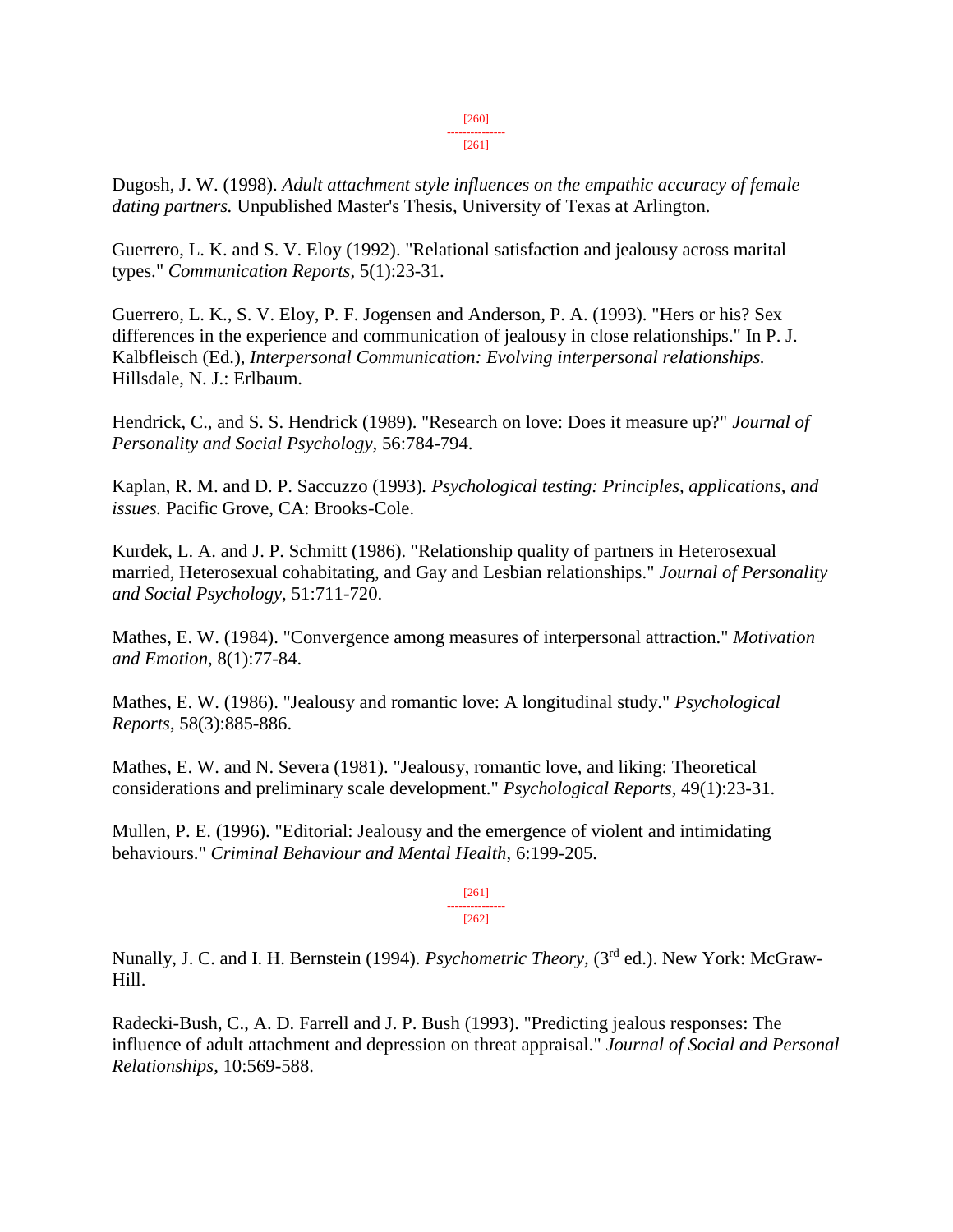Rubin, Z. (1970). "Measurement of romantic love." *Journal of Personality and Social Psychology*, 16:265-273.

Rusbult, C. E. (1980). "Commitment and satisfaction in romantic associations: A test of the investment model." *Journal of Experimental Social Psychology*, 16:172-186.

Rusbult, C. E. (1983). "A longitudinal test of the investment model: The development (and deterioration) of satisfaction and personal commitment in heterosexual involvements." *Journal of Personality and Social Psychology*, 45:101-117.

Rusbult, C. E., J. Verette, G. A. Whitney, L. F. Slovik and I. Lipkus (1991). "Accommodation processes in close relationships: Theory and preliminary empirical evidence." *Journal of Personality and Social Psychology*, 43:1,230-1,242.

Simpson, J. A., W. Ickes and T. Blackstone (1995). "When the head protects the heart: Empathic accuracy in dating relationships." *Journal of Personality and Social Psychology*, 69:629-641.

Simpson, J. A., W. Ickes and J. Grich (1999). "When accuracy hurts: Reactions of anxiouslyattached dating partners to a relationship-threatening situation." *Journal of Personality and Social Psychology*, in press.

Taylor, S. E., L. A. Peplau and D. O. Sears (1997). Social Psychology (9<sup>th</sup> edition). Upper Saddle River, NJ: Prentice Hall.

Weiss, R. L. and R. E. Heyman (1990). "Observation of marital interaction." In F. D. Fincham and T. N. Bradbury (Eds.), *The psychology of marriage: Basic issues and applications* (pp. 87- 117). New York: Guilford Press.

White, G. L. and P. E. Mullen (1989). *Jealousy: Theory, research and clinical strategies.* New York: Guilford.

> [262] --------------- [263]

Wright, D. E. (1999). *Personal relationships: An interdisciplinary approach.* Mountain View, CA: Mayfield Publishing Company.

Yovetich, N. A., and Rusbult, C. E. (1994). Accommodative behavior in close relationships: Exploring transformation of motivation. Journal of Experimental Social Psychology, 30, 138- 164.

# **AUTHOR BIOGRAPHY**